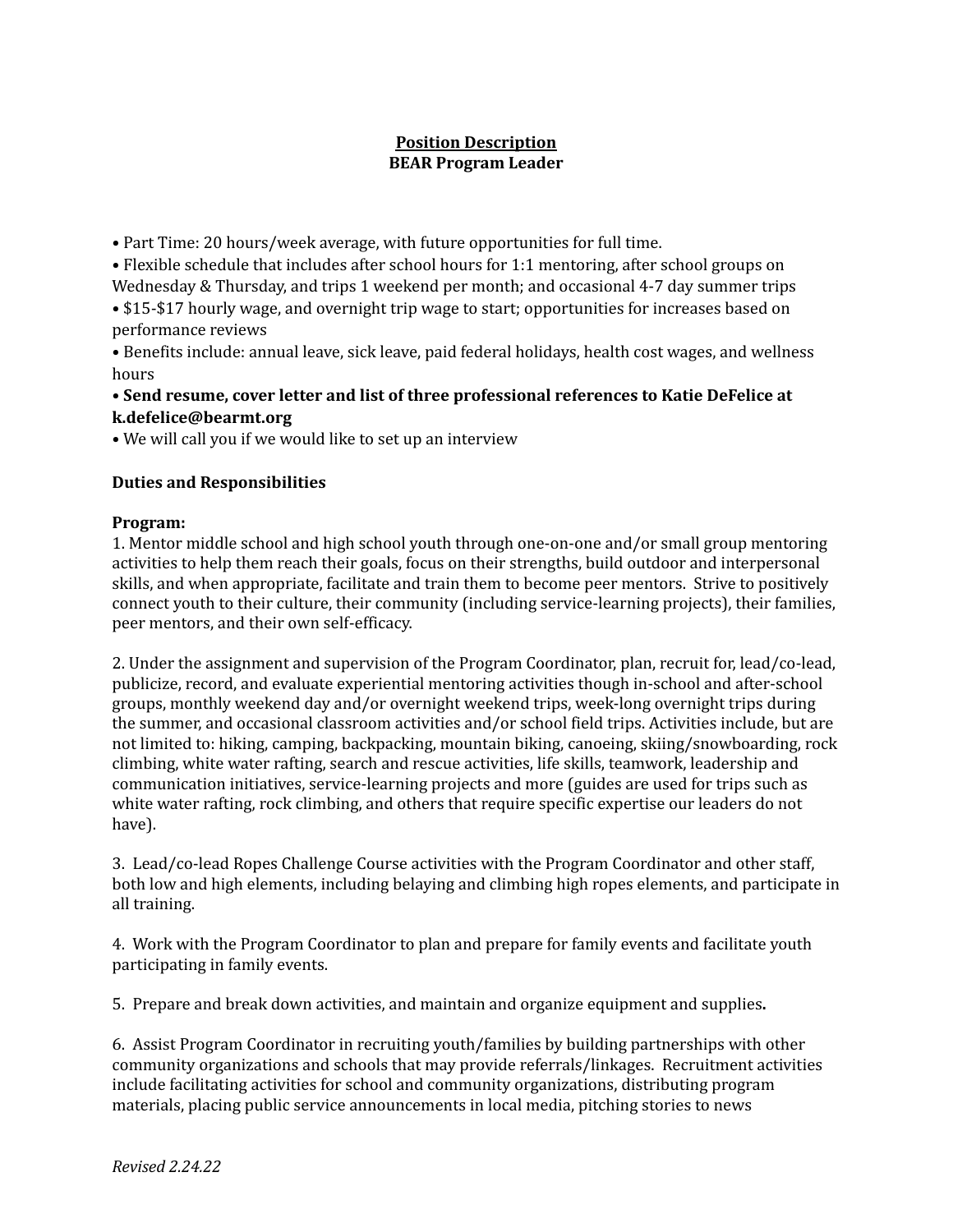organizations, participating in BEAR outreach and fundraising events, and calling/texting/emailing individual youth and families to recruit them for specific groups/activities, etc.

7. Carefully record youth activities, profile and goal information, inventory usage, and service hours by completing activity summaries, mentee profile documents, inventory check-out/check-in lists, and stats reports, as needed. Take photos of youth activities to share with youth and upload to shared file system for organizational use.

8. Work with the Program Coordinator in program evaluation by administering satisfaction surveys to youth and their parents, pre and post impact surveys to youth, and soliciting feedback from community members**.**

9. Work closely with the Program Coordinator and programming team to plan, evaluate, revise, and implement new strategies for meeting youth mentoring program guidelines and goals, including service hour goals and other administrative requirements.

10. Update program information on BEAR web pages, as necessary**.**

11. When applicable, manage volunteers (i.e. assist in prioritizing tasks, provide orientation and training, facilitate them in completing tasks and provide support depending on needs of volunteers).

### **Financial**:

1. At a small non-profit organization, every employee contributes to, and spends time to varying degrees, on fundraising goals. Contribute to overall fundraising success by providing excellent service to participants, working effectively with community partners, contributing to fundraising events, and alerting the Executive Director to funding opportunities, if applicable.

2. Follow all agency financial procedures including completing accurate time sheets, time allocation logs, and reimbursement forms. Work with the Program Coordinator to stay within program budgets and cash flows**,** track receipts and funds spent, as well as complete purchase orders before spending any of the organization's funds**.** Program Leaders must get direct permission from the Program Coordinator before spending any money.

3. Strive to provide activities as cost effectively as possible. Advertise and collect fees for youth activities and offer scholarships according to the organization's policies.

#### **Community:**

1. Increase BEAR's positive representation in the community, schools, media, and educational events/organizations whenever possible.

2. Collaborate with other BEAR staff and programs as well as other community organizations on projects and programs to encourage networking, work sharing, and positive community relations**.**

#### **Organizational**:

1. Contribute to team and overall success of organization by having a strengths-based attitude with all staff and volunteers, prioritize what issues to spend time and energy on concerning team dynamics, and take responsibility for seeking team-oriented solutions to issues at every level of the organization.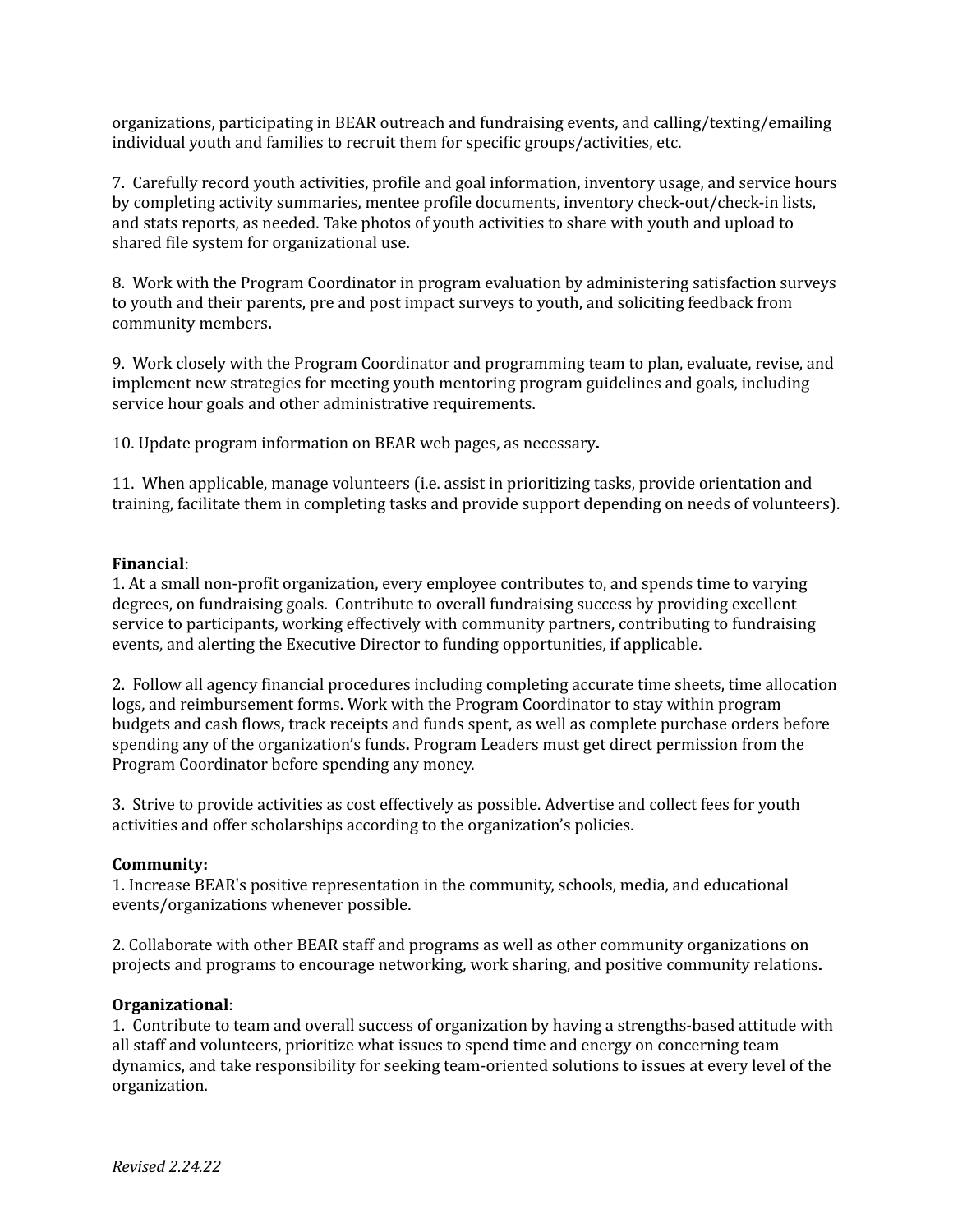2. Work to lessen the organization's negative effects and increase its positive effects on the environment (i.e. buy locally, reuse material and supplies, recycle, reduce use of non-renewable resources, etc.)**.**

3. Communicate with the Program Coordinator when any safety, legal, ethical, or moral concern arises and before representing BEAR in the media**.**

4. Follow all BEAR policies and procedures: personnel, activity, and financial. Maintain strict client confidentiality in accordance with BEAR policies.

### **Qualifications:**

- 1. Proven success working with at-risk youth and their families required
- 2. Experience in a mentoring program preferred
- 3. Wilderness First Aid Certification, CPR (can be completed upon hire) and excellent safety assessment skills required
- 4. Extensive outdoor experience required
- 5. Excellent ability to build rapport with youth quickly
- 6. Ability to set appropriate boundaries and discipline while maintaining positive relationship

7. Excellent communication skills with diverse groups: participants, parents, staff, community partners

- 8. Ability to openly give and receive feedback
- 9. Proficiency working on a team as well as independently
- 10. Ability to be flexible and creative
- 11. Strong organizational skills
- 12. Ability to calmly handle stressful situations

\*Other duties may be assigned related to the functioning of the BEAR office and its programs.

## **Physical Demands:**

The physical demands described here are representative of those that must be met by an employee to successfully perform the essential functions of this job. Reasonable accommodations will be made, if available, to enable individuals with disabilities to perform the essential functions.

The employee is required to lead and participate in the following activities: high (30 ft. above ground) and low ropes challenge course use, hiking for up to eight miles/day, downhill skiing or snowboarding at a developed ski area, cross country skiing, snowshoeing, and swimming in non fast-moving water. The employee may also be required to participate in rock climbing, rafting, kayaking, and horseback riding activities. The employee is occasionally required to sit for extended periods and balance, stand, walk, stoop, kneel, crawl, and crouch. The employee may be required to lift and/or move up to 50 pounds. Duties typically require close vision, distance vision, and adjusting focus as well as continuous talking, hearing and seeing including the ability to hear and talk by phone.

In addition, duties typically require manual dexterity for the operation of office equipment including computer, copier, and phone. *Work may be performed under stressful situations including working with the public during the pandemic, in accordance with state and county mandates and guidelines.*